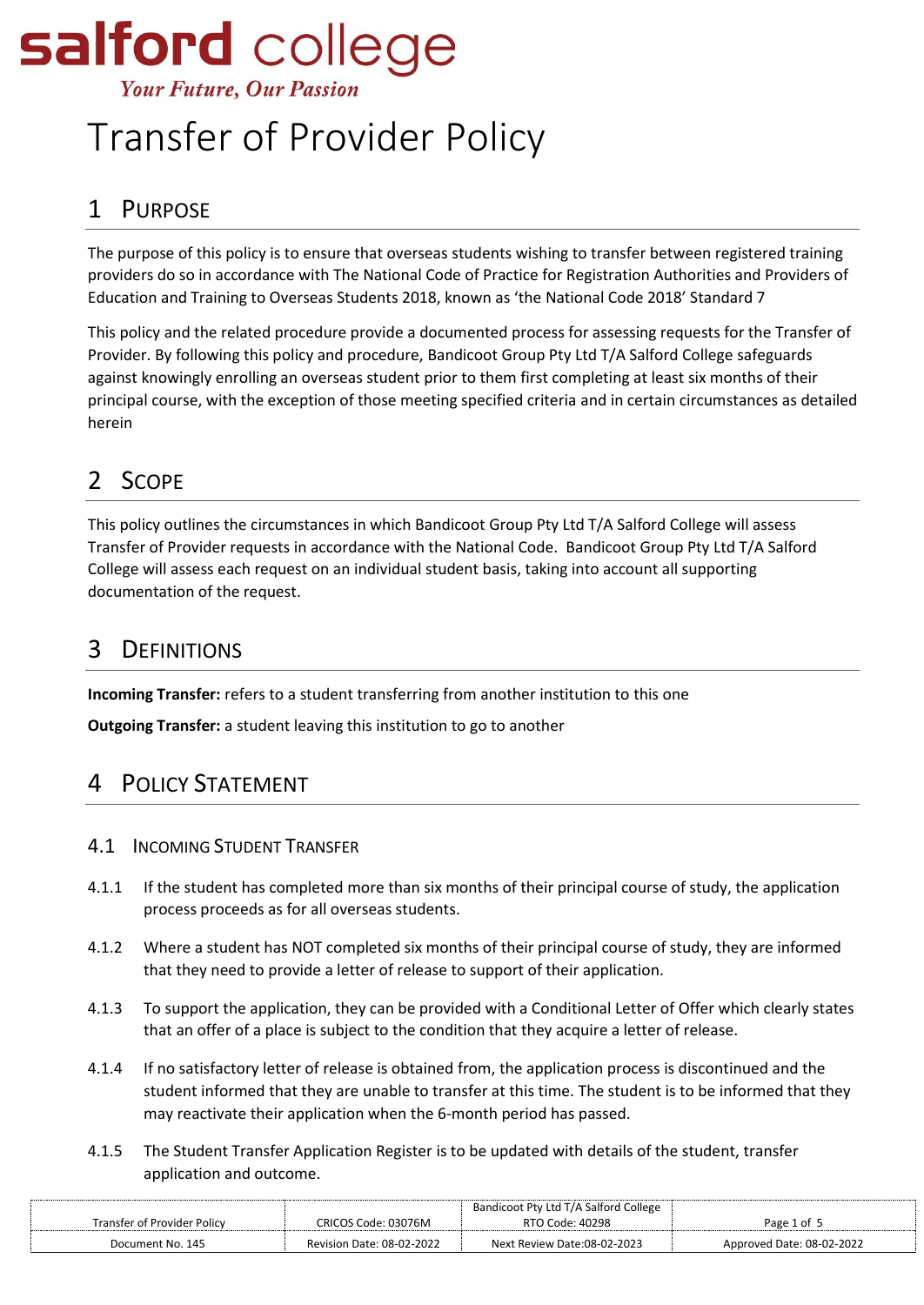# salford college

### **Your Future, Our Passion**

- 4.1.6 In event that the student cannot continue with their course of study due to the original course or institution ceasing to be registered, or because of sanctions placed on the original institution by the regulators, no letter of release is required. Evidence of this occurrence would need to be placed in the student file. (7.1.1)
- 4.2 Bandicoot Group Pty Ltd T/A Salford College, as the receiving registered provider must not knowingly enrol any student wishing to transfer from another registered provider's course prior to the student completing six months of his or her principal course of study except where:
	- a) the releasing registered provider has agreed to the overseas student's release and recorded the date of effect and reason for release in PRISMS,  $(7.1.3)$
	- b) the original registered provider has ceased to be registered or the course in which the student is enrolled has ceased to be registered,  $(7.1.1)$
	- c) the original registered provider has provided a written letter of release,
	- d) the original registered provider has had a sanction imposed on its registration by the ASQA as the ESOS Agent, that prevents the student from continuing studies, or  $(7.1.2)$
	- e) any government sponsor of the student considers the change to be in the student's best interest and has provided written support for that change.  $(7.1.4)$

#### 4.3 OUTGOING STUDENT TRANSFER

- 4.3.1 Students wishing to transfer to another provider must first complete a Transfer of Provider Request Form, along with any supporting documentation.
- 4.3.2 All requests will be assessed individually, taking into account the circumstances of the student and if the transfer will be in the best interest of the student.
- 4.3.3 All requests will be processed within 10 working days from the date of submission, with a Letter of Release or Letter of Refusal being provided.
- 4.3.4 Notwithstanding the outcome, the student has 20 days to access Bandicoot Group Pty Ltd T/A Salford College's Complaint and Appeals process.
- 4.3.5 All documentation (requests, considerations, decisions and copies of letters of release) should be placed on student's file.
- 4.3.6 The details of the application to transfer, including the outcome of the application, shall be entered into the Student Transfer Application Register
- 4.3.7 The approval of transfer of a student to another institution does not indicate the agreement to provide any refund. Refunds are governed by the refund policy independent of this policy.

#### 4.4 CIRCUMSTANCES IN WHICH A TRANSFER OF PROVIDER REQUEST WILL BE GRANTED

- 4.4.1 Bandicoot Group Pty Ltd T/A Salford College will consider a Transfer of Provider Request and grant a Letter of Release under the following circumstances:
	- a) Compassionate or compelling circumstances,  $(7.2.2.2)$
	- b) The provider and the course better meet the student's academic capabilities and requirements
	- c) Bandicoot Group Pty Ltd T/A Salford College has ceased to be registered or the course in which the student is enrolled has been cancelled or ceased to be registered, or the course is not delivered as

|                             |                           | Bandicoot Pty Ltd T/A Salford College |                           |
|-----------------------------|---------------------------|---------------------------------------|---------------------------|
| Transfer of Provider Policv | CRICOS Code: 03076M       | RTO Code: 40298                       | Page 2 of 5               |
| Document No. 145            | Revision Date: 08-02-2022 | Next Review Date:08-02-2023           | Approved Date: 08-02-2022 |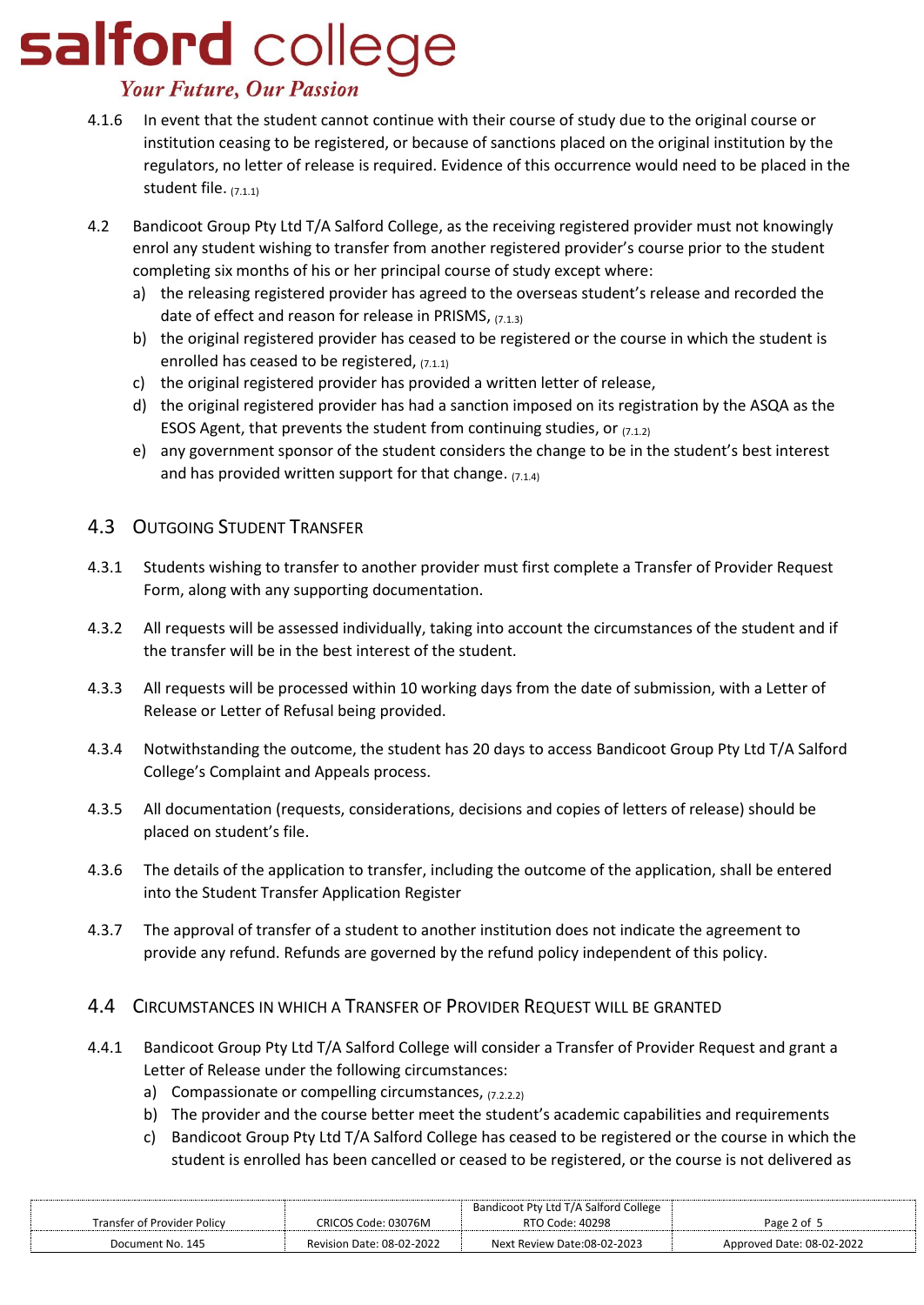# salford college **Your Future, Our Passion**

outlined in the written agreement by fault of Bandicoot Group Pty Ltd T/A Salford College as the provider (7.2.2.3)

- d) there is evidence that the overseas student's reasonable expectations about their current course are not being met (7.2.2.4)
- e) there is evidence that the overseas student was misled by the registered provider or an education or migration agent regarding the registered provider or its course and the course is therefore unsuitable to their needs and/or study objectives  $(7.2.2.5)$
- f) an appeal (internal or external) on another matter results in a decision or recommendation to release the overseas student  $(7.2.2.6)$
- g) Bandicoot Group Pty Ltd T/A Salford College has had a sanction imposed on its registration by the Australian Government or state or territory government that prevents the student from continuing his or her principal course, or
- h) Any government sponsor of the student considers the change to be in the student's best interest and has provided written support for that change  $(7.1.4)$
- i) Exceptional circumstances (documentation required to support circumstances and a letter of offer from another provider is required.)  $(7.2.2.2)$
- j) Special circumstances in which the Bandicoot Group Pty Ltd T/A Salford College may consent to the transfer request because transfer is in a student's best interests, including but not limited to our having assessed that:  $(7.2.2)$ 
	- even after engaging with our intervention strategy to assist the overseas student in accordance with Standard 8 (refer to Overseas Student Intervention Strategy Policy) the student will be reported because they are not able to achieve satisfactory course progress at the level they are studying  $(7.2.2.1)$
	- a reasonable timeframe for assessing and replying to the overseas student's transfer request having regard to the restriction period  $(7.2.4)$
- 4.4.2 In addition to the above, the National Code states, that Bandicoot Group Pty Ltd T/A Salford College must grant a Letter of Release only where the student has:  $(7.2.2)$ 
	- a) provided a letter from another registered provider confirming that a valid enrolment offer has been made, and  $(7.2.1)$
	- b) where the student is under  $18$ ; (7.3.1)
	- c) The registered provider has written confirmation that the student's parent or legal guardian supports the transfer, and  $(7.3.1)$
	- d) Where the student is not being cared for in Australia by a parent or suitable nominated relative, the valid enrolment offer also confirms that the registered provider will accept that responsibility for approving the student's accommodation, support and general welfare arrangements as per Standard 5 (Younger students). (7.3.2)
- 4.4.3 If a Letter of Release is granted, then this will be issued at NO cost to the student.  $_{(7,4)}$
- 4.4.4 Students should also be informed that they are to contact Australian Department of Home Affairs to seek advice on whether a new Student VISA is required.  $(7.5)$

### 4.5 CIRCUMSTANCES IN WHICH A TRANSFER OF PROVIDER REQUEST WILL NOT BE GRANTED

- 4.5.1 Bandicoot Group Pty Ltd T/A Salford College will not grant a Letter of Release under the following circumstances: (7.2.3)
	- a) The request is within six months of commencement of the principal program with Bandicoot Group Pty Ltd T/A Salford College (unless approved)

|                             |                           | Bandicoot Pty Ltd T/A Salford College |                           |
|-----------------------------|---------------------------|---------------------------------------|---------------------------|
| Transfer of Provider Policv | CRICOS Code: 03076M       | RTO Code: 40298                       | Page 3 of 5               |
| Document No. 145            | Revision Date: 08-02-2022 | Next Review Date:08-02-2023           | Approved Date: 08-02-2022 |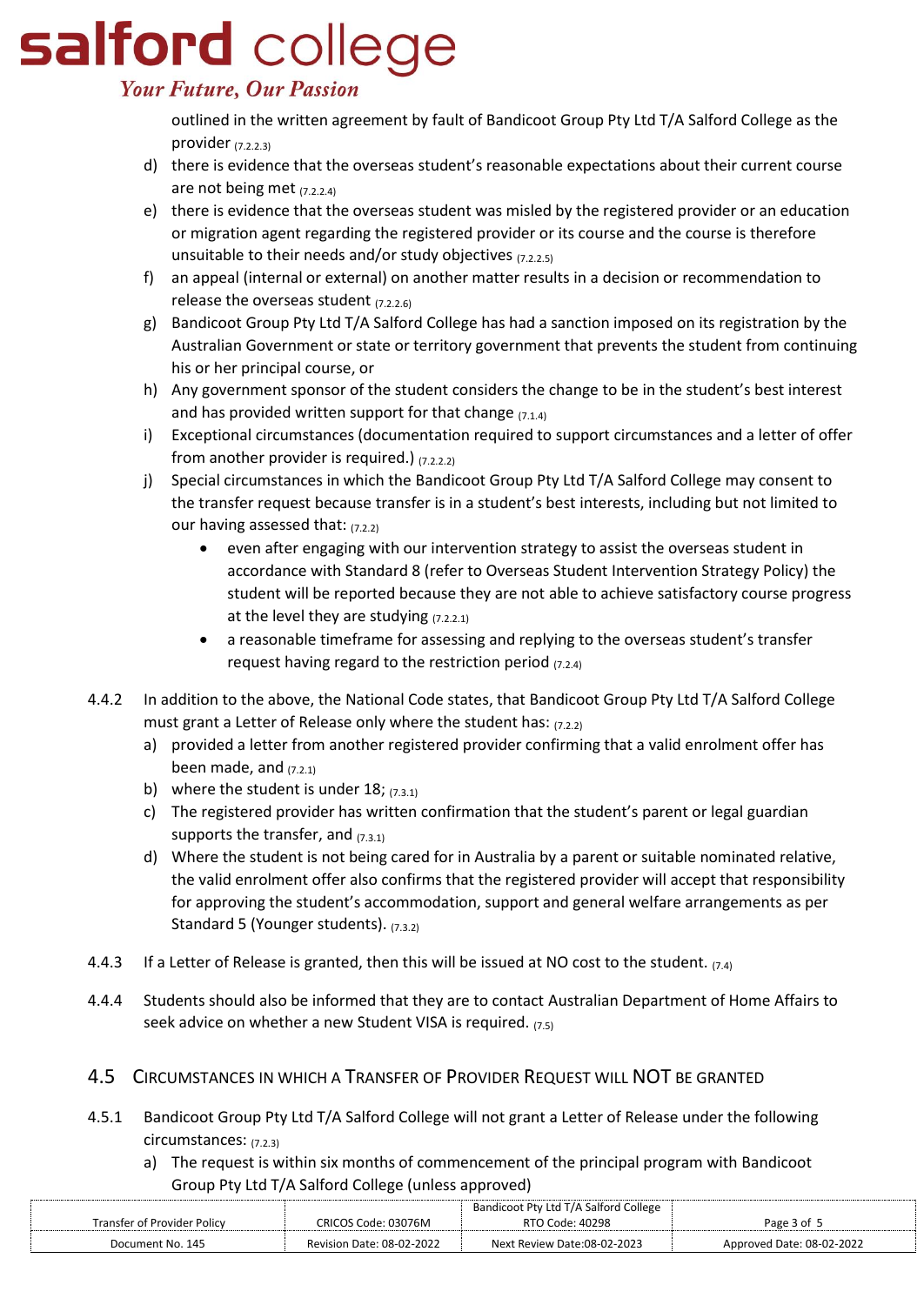# salford college

### **Your Future, Our Passion**

- b) The student does not have a valid Letter of Offer from the receiving provider,
- c) The student has Financial difficulties or Outstanding Payments for Bandicoot Group Pty Ltd T/A Salford College services
- d) The student is under 18 and there is no written authority from the Parent or Legal Guardian  $(7.3.1)$
- e) Where Bandicoot Group Pty Ltd T/A Salford College does not agree that the transfer is in the student's best interest or academic capabilities
- f) The new course provider is not a CRICOS provider
- 4.5.2 In the instance of a refusal of transfer Bandicoot Group Pty Ltd T/A Salford College will issue a Letter of Refusal to Transfer to the student, stating the reason or reasons for refusal and inform the student of their right to appeal this decision. Bandicoot Group Pty Ltd T/A Salford College Will provide the student with access to the appeals and complaints process in accordance with Standard 10 (see Complaints and Appeals Policy and Procedures), within 20 working days. (7.5.2)

#### 4.6 FINALISING OUTGOING STUDENT TRANSFER REQUESTS

- 4.6.1 The registered provider must not finalise the student's refusal status in PRISMS until the appeal finds in favour of the registered provider, or the overseas student has chosen not to access the complaints and appeals processes within the 20 working day period, or the overseas student withdraws from the process. (7.6)
- 4.6.2 The registered provider must maintain records of all requests from overseas students for a release and the assessment of, and decision regarding, the request for two years after the overseas student ceases to be an accepted student.  $(7.7)$

### 5 RESPONSIBILITIES

| <b>Role within RTO</b>                 | <b>Area of responsibility</b> |
|----------------------------------------|-------------------------------|
| <b>CEO</b>                             | <b>Approval Authority</b>     |
| <b>Student Support Officer</b>         | Development/Review            |
| <b>Training and Compliance Manager</b> | Monitoring and Evaluation     |
| <b>Administration Manager</b>          | Compliance                    |
| <b>Accounts/Accounts Manager</b>       | Implementation                |

- 5.1 It is the responsibility of Student Services to receive and process requests for transfer. Requests for transfer may only be granted with the approval of CEO.
- 5.2 It is the responsibility of the Marketing or Admissions Officer to advise students wishing to transfer to/from other registered providers, on the requirements of obtaining a letter of release. Where necessary Administration Manager will assess outgoing transfer applications checking the following:  $(7.2)$ 
	- Ensure any outstanding fees are paid
	- Ensure the student is fully aware of all issues relating the transferring of providers.
	- Check student records to ensure the student is not trying to avoid being reported to the appropriate government agency(s) due to lack of course progress or poor attendance records
- 5.3 Accounts Manager shall issue a Letter of Refusal to Transfer to the student where transfer request being has been denied, stating the reason or reasons for refusal. (7.5, 7.5.1)

|                             | Bandicoot Pty Ltd T/A Salford College |                             |                           |
|-----------------------------|---------------------------------------|-----------------------------|---------------------------|
| Transfer of Provider Policy | CRICOS Code: 03076M                   | RTO Code: 40298             | Page 4 of 5               |
| Document No. 145            | <b>Revision Date: 08-02-2022</b>      | Next Review Date:08-02-2023 | Approved Date: 08-02-2022 |